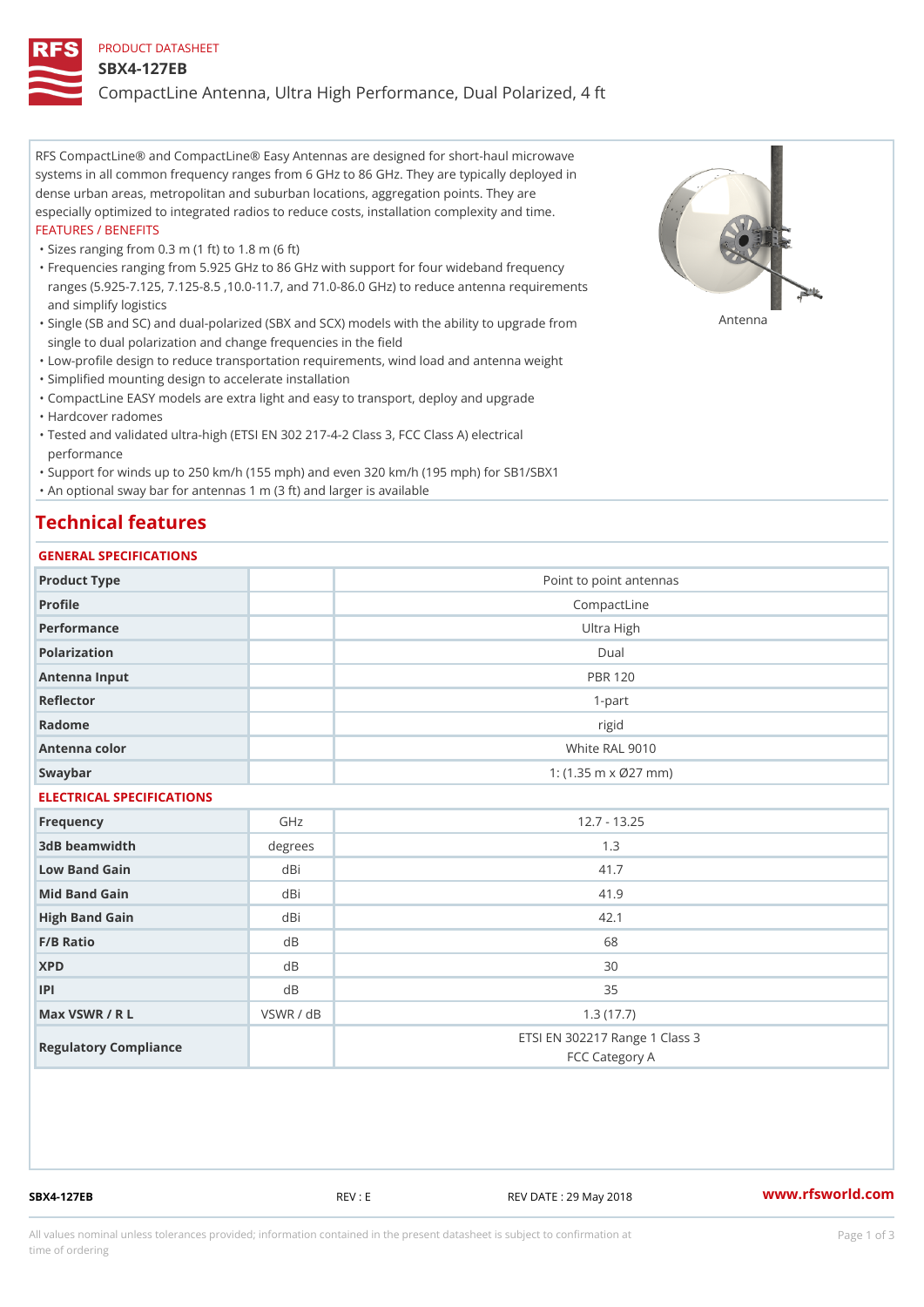## PRODUCT DATASHEET

### SBX4-127EB

CompactLine Antenna, Ultra High Performance, Dual Polarized, 4 ft

| MECHANICAL SPECIFICATIONS                                  |              |                                                   |
|------------------------------------------------------------|--------------|---------------------------------------------------|
| Diameter                                                   | ft $(m)$     | 4(1.2)                                            |
| Elevation Adjustment                                       | $degree$ :   | ± 15                                              |
| Azimuth Adjustment                                         | degrees      | ± 15                                              |
| Polarization Adjustment                                    | $degree$ :   | Dual                                              |
| Mounting Pipe Diameter<br>minimum                          | $mm$ (in)    | 114(4.5)                                          |
| Mounting Pipe Diameter<br>maximum                          | $mm$ (in)    | 114(4.5)                                          |
| Approximate Weight                                         | kg (lb)      | 30(66)                                            |
| Survival Windspeed                                         | $km/h$ (mph) | 200 (125)                                         |
| Operational Windspeed                                      | $km/h$ (mph) | 200 (125)                                         |
| <b>STRUCTURE</b>                                           |              |                                                   |
| Radome Material                                            |              | rigid                                             |
| FURTHER ACCESSORIES                                        |              |                                                   |
| optional Swaybar                                           |              | 1: SMA-SK-4 (1.35 m x Ø33 mm)                     |
| Further Accessories                                        |              | SMA-SKO-UNIVERSAL : Universal sway bar fixation l |
| MOUNTOUTLINE                                               |              |                                                   |
| m m<br>$Dimension_A$<br>(in)                               |              | 1262(49.7)                                        |
| m m<br>$Dimenision_B$<br>(in)                              |              | 608 (23.9)                                        |
| m m<br>$Dimension_C$<br>(i n)                              |              | 270 (10.6)                                        |
| $Dim_D -$<br>m m<br>$114$ m m $(4.5$ _ ir $)$ $R$ ii p $e$ |              | 358 (14.1)                                        |
| m m<br>$Dimension$ = E<br>(i n)                            |              | 59(2.3)                                           |
| m m<br>$Dimension_F$<br>(in)                               |              | 230(9.1)                                          |
| m m<br>$D$ imension $_G$<br>(in)                           |              | 186(7.3)                                          |

SBX4-127EB REV : E REV : REV DATE : 29 May 2018 WWW.rfsworld.com

All values nominal unless tolerances provided; information contained in the present datasheet is subject to Pcapgelio an atio time of ordering